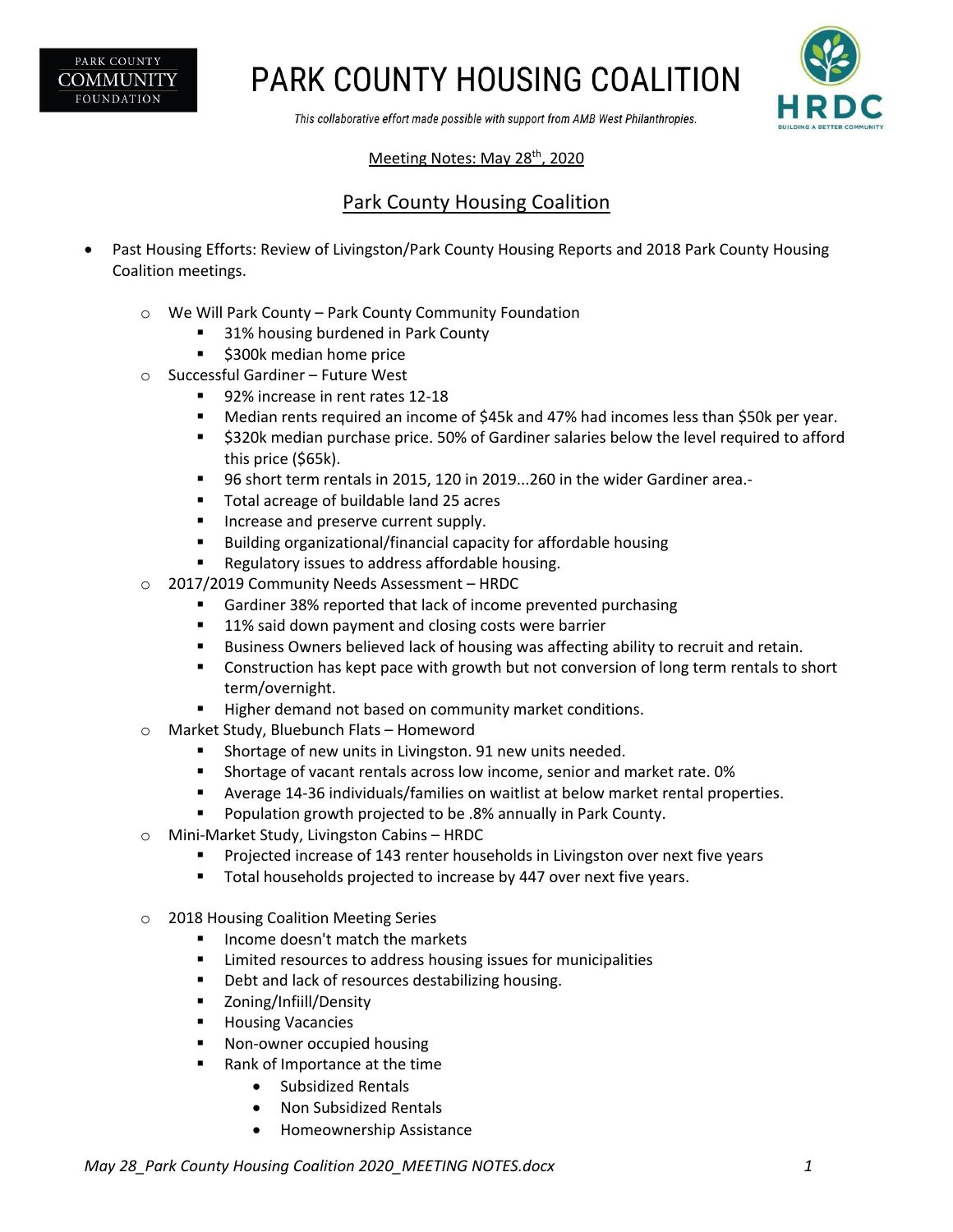

# **PARK COUNTY HOUSING COALITION**



This collaborative effort made possible with support from AMB West Philanthropies.

- Lack of land for high density/multi-family.
- § Livingston/Gardiner Nightly Rentals
- Who is responsible for housing solutions?
	- Need to be community collaborations
- Gaps in housing
	- Emergency housing
	- Homelessness
	- Senior Housing
- § Wages/Job Creation
- o Overview of effort and expected outcomes.
- o Key details of the Park County Housing work plan.
	- Coalition
	- Assessment
	- Working Group
	- Action Plan
- o Discussion of studies and previous meetings.
	- Pat Baltzley Gardiner Ground Lease School District- Beginning work with Future West-Initial plans to register Gardiner Investment Co-op. Hoping that local investment can drive local housing development.
	- Bill Berg Cooke City shares in the challenges. Coop in Gardiner is a high potential idea that allows locals to invest in their community. Regulatory mechanism may be necessary.
	- **•** Steve Caldwell comprehensive economic development strategy submitted to EDA.
	- Katie Weaver 2015 Assessment revealed that many tools are not easily available to unincorporated communities. Investment Co-Op seems ready. Have to be creative.
	- Tim Stevens Natural resource concerns layer for housing. Identifying the best places to build and be ahead of the curve in the creation of spaces. Noted Headwaters report.
	- Barb Oldershaw Headwaters Economics is available and has offered their support of this work.
	- Tracy Menuez long-term affordability. Shift in resources from front end affordability to density, distance to services, etc. REsources are moving towards density and away from isolated projects far from services.
	- Jesse Wilcox next round of comments on the growth policy. Opportunity for comments is coming. Infill discussion in 2018. Funding sought for downtown projects to utilize second floor units is critical.
	- Jennifer Madgic don't forget foundational community planning documents. Growth policy (Park and Livingston) and, in the works, new downtown plan for Livingston offer opportunities to address housing in more traditional ways.
	- Melissa Nootz one of the topics being brought to city commission is impact fees. Would be important to hear affordable housing advocates at the hearings. Commissioners want more information regarding how to utilize impact fees. Who pays for what and the impact that could have on renters/buyers?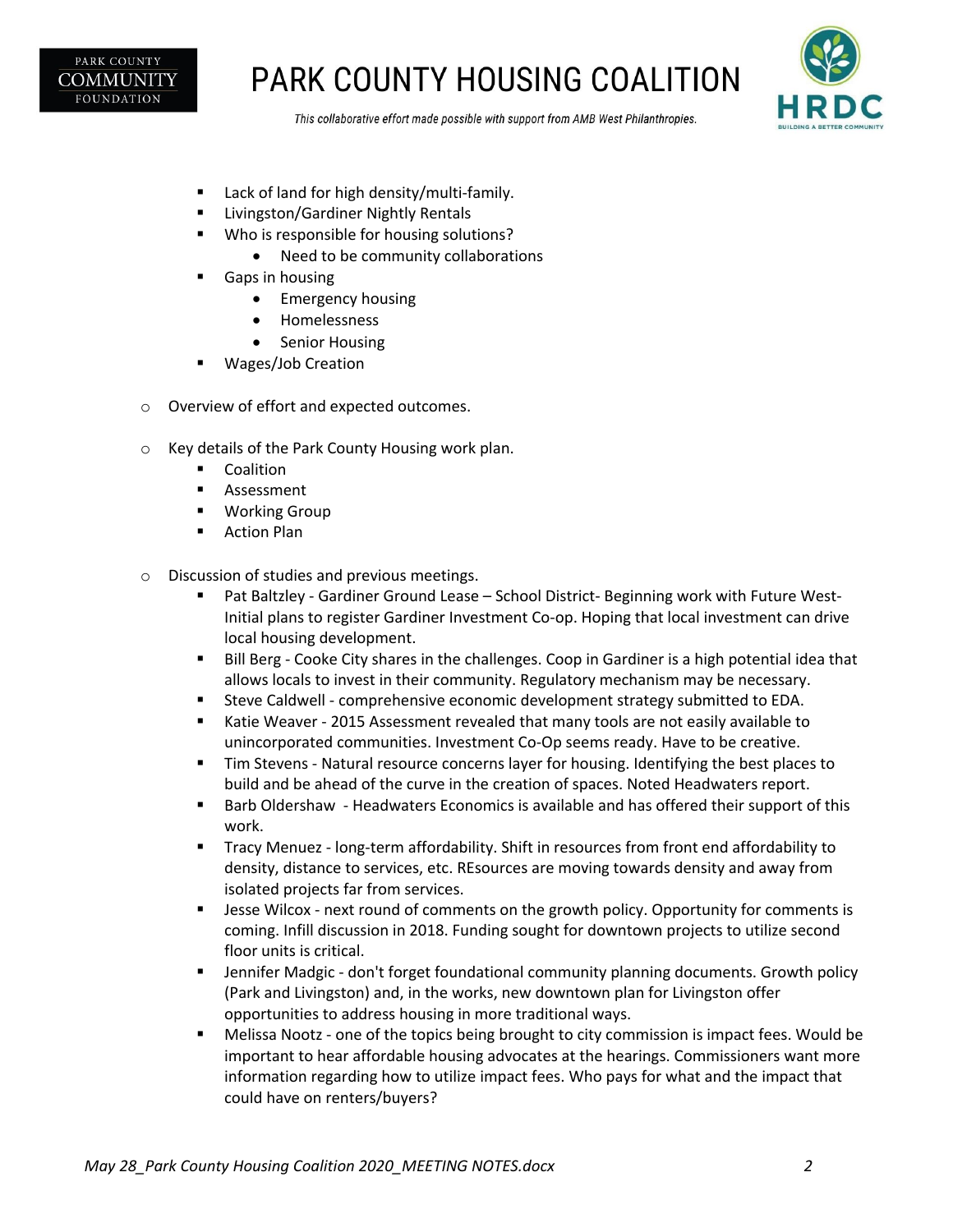

# **PARK COUNTY HOUSING COALITION**



This collaborative effort made possible with support from AMB West Philanthropies.

- **•** Ashea Mills roles and responsibilities need to be clear to make an impact. Narrative should be broad based and focus on the intersection of environment, common values, family, diversity, public health, open spaces, etc. Not singularly focused on "housing".
- Tim Stevens who is missing from the conversation? Who needs a voice at this table? Residents? Employers?

2nd Question - Bozeman connection? What they're doing should inform what Park County does? How do we make sure we aren't just paying attention to what's going on in Livingston? Regional approach?

- o Overview of Upcoming Meetings and Topics
- $\circ$  Clarification of next steps: upcoming meetings, the formation of a Working Group, the Housing Assessment plans, ultimate goal of creating a Housing Action Plan
- o Current Housing Project Updates:
	- Livingston Cabins HRDC
	- Vista View ROC NeighborWorks Montana
	- § Bluebunch Flats Homeword

We heard report backs from project managers on three current housing projects, with the following updates:

- Julie Stiteler Bluebunch Flats. 34 (studio, one and two bed) units scheduled to be completed in August. Lease up info will be up on-site in a few weeks. Actively reviewing applications. Grand Opening date to be determined.
- James Domino View Vista. NeighborWorks Resident Owned Community program. 13th ROC in the state. View Vista residents are now owners of the park and have begun the process of beautifying the lot and committed to making it a positive contribution to the Livingston community. NeighborWorks has identified Livingston and Park County as priority areas for the ROC program. Seeking owners willing to sell to residents. NeighborWorks has a dedicated source for purchasing the parks in a time of limited options. Owners potentially interested in selling should be directed to James.
- HRDC Livingston Cabins will be ready for occupancy in late summer. 12 units of below market rentals. Foundations laid and landscaping to begin shortly.

Next Meeting - June 25th at 1:30 pm

Attendees at May 28 meeting – see next page.

#### **Questions? Please reach out to:**

Brian Guyer, HRDC: bguyer@thehrdc.org or call 406-451-0003

Barb Oldershaw, PCCF: barb.oldershaw@pccf-montana.org or call 406-570-4580